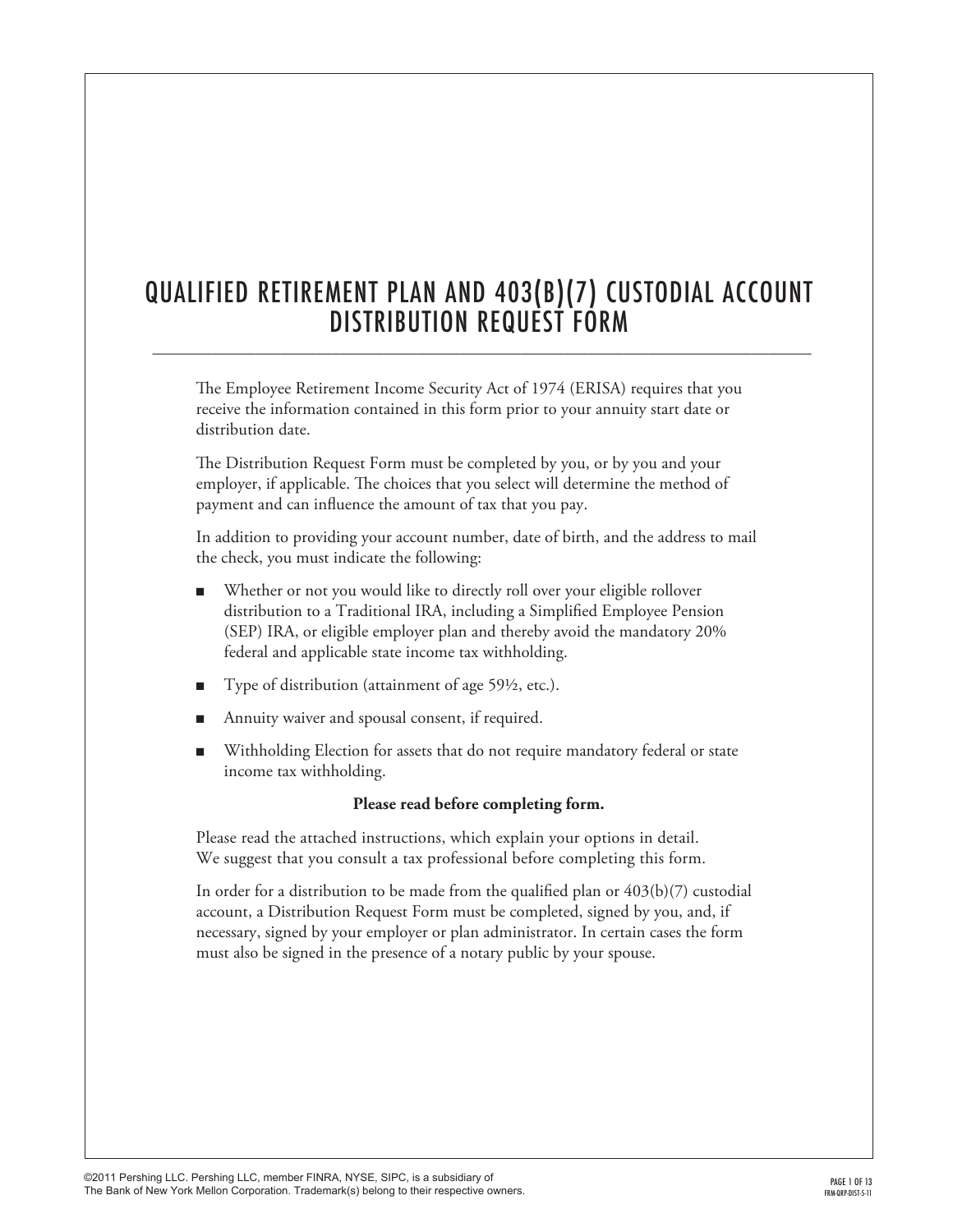# QUALIFIED RETIREMENT PLAN AND 403(b)(7) CUSTODIAL ACCOUNT DISTRIBUTION REQUEST disclosure

## **Important Information About Your Qualified Retirement Plan Distribution**

## **QUALIFIED RETIREMENT PLANS**

As a participant in your employer's qualified retirement plan, you have accumulated a vested account balance. You may receive your vested account balance only if you incur a triggering event. You may incur a triggering event if:

- vou quit working for your employer
- you attain the normal retirement age indicated in the plan
- vou become disabled
- $\Box$  your employer terminates the plan
- your plan permits in-service distributions
- n your plan permits distributions during phased retirement (only applicable to certain plans and limited to participants that have attained age 62), or
- you incur a hardship (only applicable to certain plans)

However, you must refer to your Summary Plan Description to identify the specific triggering events that apply under your plan.

## **403(b) PLANS**

As a participant in your employer's 403(b) plan, you have accumulated a vested account balance. You may receive your vested account balance only if one of the following events occurs:

- vou quit working for your employer
- you attain the normal retirement age indicated in the plan
- vou become disabled
- n your plan permits in-service distributions
- n you incur a hardship (only applicable to certain plans), or
- vou attain age  $59\frac{1}{2}$

However, you must refer to your Summary Plan Description or your 403(b)(7) custodial account agreement to identify the specific events that apply under your plan. In the event the distribution options in your 403(b) plan document conflict with the distribution options on the 403(b) custodian agreement, the options under your 403(b) plan document will prevail.

**NOTE:** Generally, payments from your employer's qualified retirement plan or 403(b) plan must be delayed for a minimum of 30 days after you receive this notice, to allow you time to consider your distribution options. Although you are entitled to consider your distribution options for a period of 30 days, you may waive this 30-day notice requirement. If you are subject to the Retirement Equity Act (REA) notice requirements and you waive the 30 day notice requirement, your employer must wait seven days from the date you received this notice before commencing distributions.

The law dictates the optional forms that your payments may take. The law also specifies how the different types of payments will be taxed. This notice summarizes your distribution options and illustrates the financial effect and the tax consequences of each distribution option.

Section One of this notice describes the plan payment options available to you. Section Two describes your beneficiary(ies) payment options. Section Three contains a special tax notice, required by the IRS, which explains the tax treatment of your plan payment and describes the direct rollover option for eligible rollover distributions. Section Four, if applicable, describes the plan payment options available to you and your beneficiaries for the portion of your plan that represents Roth elective deferrals and the attributable earnings, in addition to explaining the tax treatment of these distributions and rollover options.

**NOTE:** The payment amounts indicated in this notice are only examples. The calculations for the qualified joint and survivor annuity are based on standard mortality tables using a five percent interest rate and a payment age of 65. Actual payment amounts will vary depending upon the entity from which you purchase your annuity. You may obtain financial projections based upon your account balance by submitting a request, in writing, to the plan administrator (usually the employer).

Distributions generally must commence by April 1 following the calendar year the participant attained the age of 70½, unless still employed and not a 5% owner. In addition, if a lump sum distribution of the entire account balance is not elected by such a participant, a minimum amount must be distributed each year to avoid a 50% excise tax penalty. Periodic distributions may not be paid over a period extending beyond the life expectancy of the participant or the joint life expectancy of the participant and his or her beneficiary. The Internal Revenue Service (IRS) Publication 939 contains the tables under which life expectancy is determined. In the event of the death of the participant, additional rules apply. Each participant is urged to consult their own tax professional about all the tax rules that apply to distributions from the Plan. A 403(b)(7) participant need not include pre-1987 amounts in the required minimum distribution formula until the calendar year he or she attains the age of 75 years.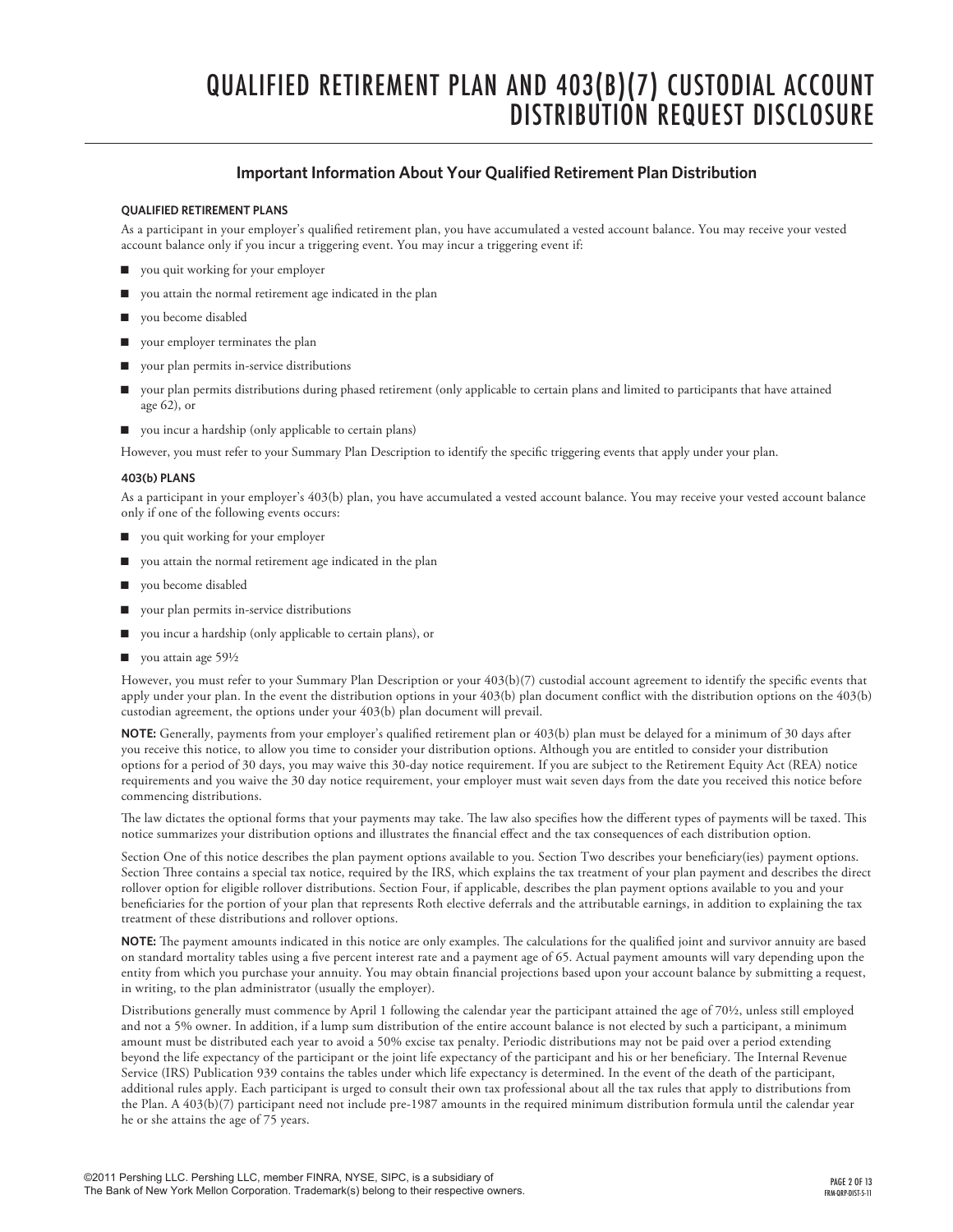## **section one — PAYMENT OPTIONS FOR PLAN PARTICIPANTS**

## **important notice to participant**

#### *Read the following message before reviewing your options.*

*Of the four options listed below, some may not be available to you. If your plan is not subject to the REA annuity requirements, Option I listed below is not available to you, and Option II may be available to you only under limited circumstances. REA Safe Harbor Plans and non-ERISA 403(b)(7) custodial accounts are not subject to the REA annuity requirements. If the plan administrator has placed a checkmark in the box in Section VII of the Distribution Request Form indicating the Safe Harbor Provision HAS BEEN ELECTED IN THE ADOPTION AGREEMENT, your plan is not subject to the REA annuity requirements and is considered a REA Safe Harbor Plan. See your plan administrator to determine if your plan is subject to the REA annuity requirements.*

## **distribution options**

If your vested account balance does not exceed the plan's cashout level at the time of distribution, the plan administrator generally OPTIONS may pay your distribution to you in a single cash payment, regardless of whether you consent to the distribution. A distribution made without your consent is called a cashout distribution. If your plan allows for cashout distributions of amounts less than \$5,000, a cashout distribution of an amount greater than \$1,000 that is an eligible rollover distribution must be directly rolled over by the plan administrator to an individual retirement account chosen by the plan administrator. You may subsequently transfer the IRA to another IRA provider, once the IRA has been established. However, if your vested account balance exceeds the plan's cashout level, you must generally consent to the form of payment, and, therefore may, if you wish, postpone commencement of distributions from your account balance.

An exception exists for qualified retirement plans once you attain the later of age 62 or normal retirement age. At such time the plan administrator may, if the plan permits, begin making payments to you without your consent unless you elect to defer payments to a later date. If you fail to make an election to defer payments under your plan, however, you will be deemed to have made an election to defer payments and the plan administrator will not begin making payments to you until you request them.

Refer to your Summary Plan Description to determine your plan's cashout level.

## **OPTION I — QUALIFIED JOINT AND SURVIVOR ANNUITY**

The law requires that your vested account balance be paid to you in the form of a qualified joint and survivor annuity if you are married, or a single life annuity if you are not married. If you wish to receive your vested account balance using a different distribution option (including a qualified optional survivor annuity), you must waive the qualified joint and survivor annuity (the single life annuity if you are not married) and your spouse must consent to the annuity waiver.

Unless properly waived, you will receive your vested account balance in the form of a qualified joint and survivor annuity (the single life annuity if you are not married).

## **A. QUALIFIED JOINT AND SURVIVOR ANNUITY DEFINED**

If you are married, a qualified joint and survivor annuity is a series of periodic payments to you during your lifetime and to your spouse upon your death. The periodic payment amount your spouse receives will be a set percentage of the periodic payment amount you received during your lifetime. To determine the percentage your spouse would receive (i.e., survivor annuity), contact the plan administrator.

If you are not married, a qualified joint and survivor annuity is a series of annuity payments over your lifetime.

## **B. WAIVING THE QUALIFIED JOINT AND SURVIVOR ANNUITY**

If you wish to receive your vested account balance using one of the other options listed in Options II through IV below, you (and, if you are married, your spouse) must waive the qualified joint and survivor annuity. You can waive the qualified joint and survivor annuity by completing a distribution form. You can obtain this form from your plan administrator. After waiving the qualified joint and survivor annuity by signing the distribution form, you may receive your vested account balance using one of the other distribution methods explained below.

## **C. FINANCIAL EFFECT AND TAX CONSEQUENCES OF A QUALIFIED JOINT AND SURVIVOR ANNUITY**

As stated above, a qualified joint and survivor annuity will provide periodic payments to you during your lifetime and, if you are married, to your spouse after your death. Your spouse will generally receive smaller periodic payments than you received while you were alive. The annuity will be provided by purchasing an annuity contract from an insurance company with your account balance under the plan. Generally, each payment will be included in your income in the year in which you receive it. For example, assume a participant retires with a \$10,000 vested account balance. A qualified joint and survivor annuity would provide him or her with the following payments.

| <b>Lifetime Monthly Participant Benefit</b> | % of Survivor Annuity* | <b>Monthly Survivor Benefit</b> |
|---------------------------------------------|------------------------|---------------------------------|
| \$63.40                                     | 100%                   | \$63.40                         |
| \$66.30                                     | 75%                    | \$49.72                         |
| \$67.30                                     | 66.67%                 | \$44.86                         |
| \$69.40                                     | 50%                    | \$34.70                         |

\*These estimates are derived from standard mortality tables using a participant with a 65-year-old spouse beneficiary beginning payments at age 65. To determine the survivor annuity percentage, contact the plan administrator.

The example above uses estimates and should not be viewed as an assurance that an insurer is able to provide the specific amount disclosed.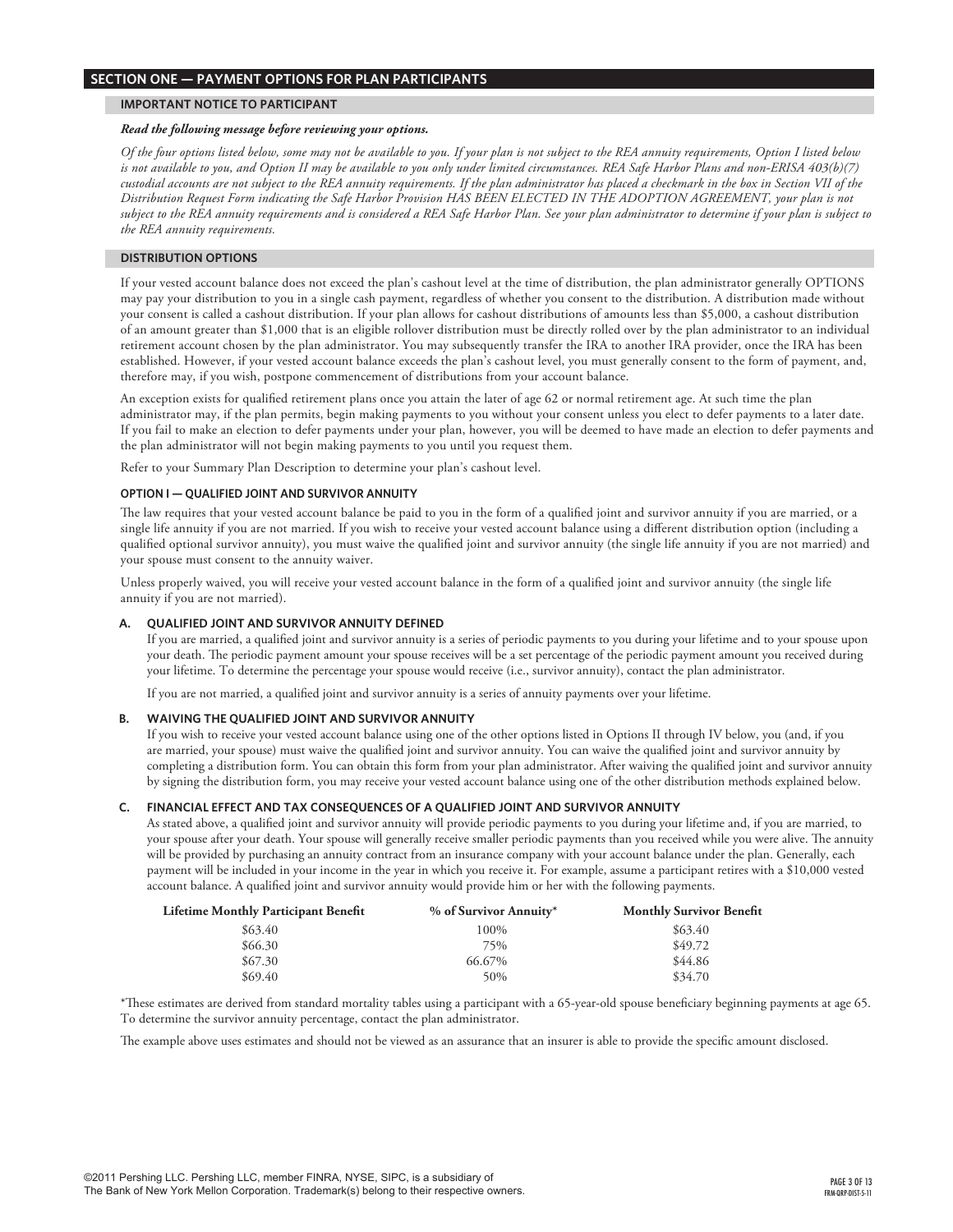## **D. QUALIFIED OPTIONAL SURVIVOR ANNUITY DEFINED**

For plan years beginning after December 31, 2007, if the qualified joint and survivor annuity is waived, you may use your vested account balance to purchase a qualified optional survivor annuity. Like a qualified joint and survivor annuity, a qualified optional survivor annuity is a series of periodic payments to you during your lifetime and to your spouse upon your death.

The optional survivor annuity means an annuity (1) for your life with a survivor annuity for the life of your spouse that is equal to the applicable percentage of the amount of the annuity, which is payable during the joint lives of you and your spouse, and (2) which is the actuarial equivalent of a single annuity for your life. If the survivor annuity percentage (1) is less than 75 percent, the applicable percentage is 75 percent, and (2) is greater than or equal to 75 percent, the applicable percentage is 50 percent. To determine the amount your spouse would receive, contact your plan administrator.

## **OPTION II — ANNUITY CONTRACT**

If the plan is a REA safe harbor plan, or the qualified joint and survivor annuity is properly waived, you may purchase an annuity contract with your vested account balance. This distribution option allows you to choose the type of annuity contract you wish to purchase. However, if the plan is a REA safe harbor plan, you cannot elect payments in the form of a life annuity.

## **A. ANNUITY CONTRACT DEFINED**

You may use your vested account balance to purchase a term certain annuity, a single life annuity (not available for REA safe harbor plans) or any other form of annuity. A term certain annuity would distribute dollars to you and your beneficiary for a specified number of years. A single life annuity would distribute dollars to you for your lifetime and would cease distributions after your death.

## **B. FINANCIAL EFFECT AND TAX CONSEQUENCES OF THE ANNUITY**

If you elect to use your vested account balance to purchase a single life annuity, you will receive payments as long as you are alive. The annuity will be provided by purchasing an annuity contract from an insurance company with your account balance under the plan. Generally, each payment will be included in your income in the year in which you receive it. For example, a participant who is age 65 with a \$10,000 vested account balance will receive \$76.60 per month while he or she is alive. This example is an estimate and should not be viewed as an assurance that an insurer is able to provide the specific amount disclosed.

## **OPTION III — LUMP SUM PAYMENT**

If you properly waive the qualified joint and survivor annuity or if this is a REA safe harbor plan and no existing plan assets are subject to the REA annuity requirements, you may request a single sum payment.

## **A. LUMP SUM PAYMENT DEFINED**

A lump sum payment is the payment of your entire vested account balance.

## **B. FINANCIAL EFFECT AND TAX CONSEQUENCES OF A LUMP SUM PAYMENT**

Generally a lump sum payment is included in your income and taxed in the year of the distribution. Most lump sum payments are eligible rollover distributions and would, therefore, be subject to the 20 percent withholding rules unless directly rolled over to another plan or Traditional IRA. See Section Three, "Special Tax Notice Regarding Plan Payments" for more information.

## **OPTION IV — INSTALLMENT PAYMENTS**

If the qualified joint and survivor annuity is properly waived or if this is a REA safe harbor plan, you may elect to receive your vested account balance in installment payments. Installment payments for a period of less than 10 years are generally eligible rollover distributions and would, therefore, be subject to the 20 percent withholding rules unless directly rolled over to another plan or Traditional IRA. See Section Three, "Special Tax Notice Regarding Plan Payments" for more information.

## **A. INSTALLMENT PAYMENTS DEFINED**

Installment payments are payments distributed to you in any amount you choose at intervals that you determine within limits set by the trustee or custodian. For example, the payments could be paid to you annually, semiannually, quarterly, or monthly. The payment schedule you choose cannot be longer than your single life expectancy or, if you have a beneficiary named, the joint life expectancy of you and your beneficiary.

## **B. FINANCIAL EFFECT AND TAX CONSEQUENCES OF INSTALLMENT PAYMENTS**

Generally, each installment payment will be included in your income in the year in which you receive it. For example, a participant who elects to receive \$500 per month will include \$6,000 (\$500 x 12 months) in income each tax year.

## **SECTION TWO — PAYMENT OPTIONS FOR BENEFICIARIES OF DECEASED PLAN PARTICIPANTS**

## **IMPORTANT NOTICE TO BENEFICIARY**

*If you are the designated beneficiary of a deceased participant's vested account balance, you are eligible to receive a distribution. The form of the benefit depends on several factors, including the type of plan and the amount in the participant's account.*

## **PART I — PARTICIPANT'S ACCOUNT BALANCE**

If the participant's vested account balance was \$5,000 or less at the time of distribution, the plan administrator is required to pay your distribution to you in a single cash payment. If the participant's vested account balance exceeded \$5,000, you must consent to the form of payment.

## **PART II — TYPE OF PLAN**

**NOTE:** The plan administrator can tell you which type of plan this is.

## **A. REA SAFE HARBOR PLANS (PROFIT-SHARING OR 401(k) PLANS ONLY)**

You may select either Section One, Option III or IV. However, if you select the installment payment method described in Section One, Option IV, the payment schedule you choose cannot be longer than your single life expectancy.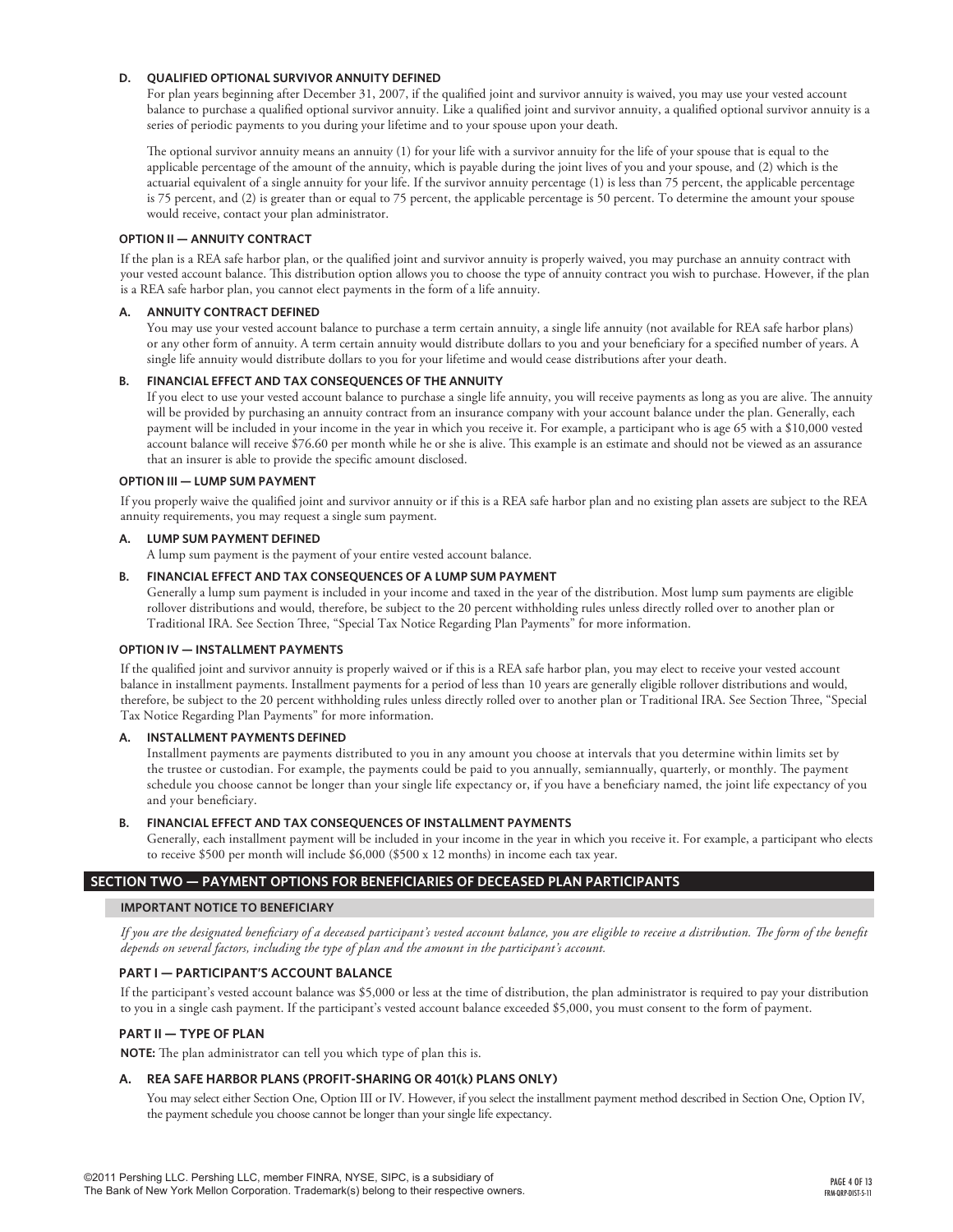## **B. ALL OTHER PLANS**

If the plan participant died before distributions commenced and you are a spouse beneficiary, distributions from the plan must be paid to you (if applicable) in the form of a qualified preretirement survivor annuity, unless the annuity requirement was properly waived. A participant waives the annuity requirement by completing a Designation of Beneficiary Form and obtaining your written consent to the waiver. If the participant did not execute the required waivers, then his or her account balance will be paid to you (the deceased participant's spouse) in the form of a preretirement survivor annuity unless the plan specifically permits you to elect to receive payments in a form other than a qualified preretirement survivor annuity. If you are a nonspouse beneficiary of a deceased participant who was married, you will not receive any payment from the plan unless the participant properly waived the requirement that his or her spouse be the beneficiary.

If the qualified preretirement survivor annuity was properly waived by the participant and/or his or her spouse (if applicable), then you may receive the entire vested account balance in a lump sum payment as explained in Section One, Option III. The rollover option described in Section Three, Part II is available only if you are the spouse of the deceased participant. The other distribution options available to you as a beneficiary are explained in Section One, Option II and Option IV. However, the payment schedule you choose cannot be longer than your single life expectancy.

## **section THREE — SPECIAL TAX NOTICE REGARDING PLAN PAYMENTS**

## **summary**

*This notice explains how you can continue to defer federal income tax on your retirement savings, and contains important information you will need before you decide how to receive your plan benefits.*

This notice is provided to you by your plan administrator because all or part of the payment that you will soon receive from the plan may be eligible for rollover by you or your plan administrator to a Traditional IRA or an eligible employer plan. A rollover is a payment by you or the plan administrator of all or part of your benefit to another plan or IRA that allows you to continue to postpone taxation of that benefit until it is paid to you. Your payment cannot be rolled over to a Roth IRA, a SIMPLE IRA, or a Coverdell Education Savings Account. An "eligible employer plan" includes a plan qualified under Section 401(a) of the Internal Revenue Code, including a 401(k) plan, profit-sharing plan, defined benefit plan, stock bonus plan, and money purchase plan; an annuity plan described under Section 403(a) of the Code; a tax-sheltered annuity described under Section 403(b) of the Code; and a deferred compensation plan, described under Section 457(b) of the Code, maintained by a governmental employer (governmental 457(b) plan).

An eligible employer plan is not legally required to accept a rollover. Before you decide to roll over your payment to another employer plan, you should find out whether the plan accepts rollovers and, if so, the types of distributions it accepts as a rollover. You should also find out about any documents that are required to be completed before the receiving plan will accept a rollover. Even if a plan accepts rollovers, it might not accept rollovers of certain types of distributions, such as after-tax amounts. If this is the case, and your distribution includes after-tax amounts, you may wish instead to roll your distribution over to a Traditional IRA or split your rollover amount between the employer plan in which you will participate and a Traditional IRA. If an employer plan accepts your rollover, the plan may restrict subsequent distributions of the rollover amount or may require your spouse's consent for any subsequent distribution. A subsequent distribution from the plan that accepts your rollover may also be subject to different tax treatment than distributions from this plan. Check with the administrator of the plan that is to receive your rollover prior to making the rollover.

If you have additional questions after reading this notice, you may contact your plan administrator.

There are two ways you may be able to receive a plan payment that is eligible for rollover: (1) certain payments can be made directly to a Traditional IRA that you establish or to an eligible employer plan that will accept it and hold it for your benefit ("direct rollover"); or (2) the payment can be paid to you.

If you choose a direct rollover the following will result.

- n Your payment will not be taxed in the current year and no income tax will be withheld.
- You choose whether your payment will be made directly to your Traditional IRA or to an eligible employer plan that accepts your rollover. Your payment cannot be rolled over to a Roth IRA, a SIMPLE IRA, or a Coverdell Education Savings Account because these are not Traditional IRAs.
- The taxable portion of your payment will be taxed later when you take it out of the Traditional IRA or the eligible employer plan. Depending on the type of plan, the subsequent distribution may be subject to different tax treatment than it would be if you received a taxable distribution from this plan.

If you choose to have a plan payment that is eligible for rollover paid to you, the following will result.

- n You will receive only 80 percent of the taxable amount of the payment, because the plan administrator is required to withhold 20 percent of that amount and send it to the IRS as income tax withholding to be credited against your taxes.
- n The taxable amount of your payment will be taxed in the current year unless you roll it over. Under limited circumstances, you may be able to use special tax rules that could reduce the tax you owe. However, if you receive the payment before age 59½, you also may have to pay an additional 10 percent tax.
- Your You can roll over the payment by paying it to your Traditional IRA or to an eligible employer plan that accepts your rollover within 60 days after you receive the payment. The amount rolled over will not be taxed until you take it out of the Traditional IRA or the eligible employer plan.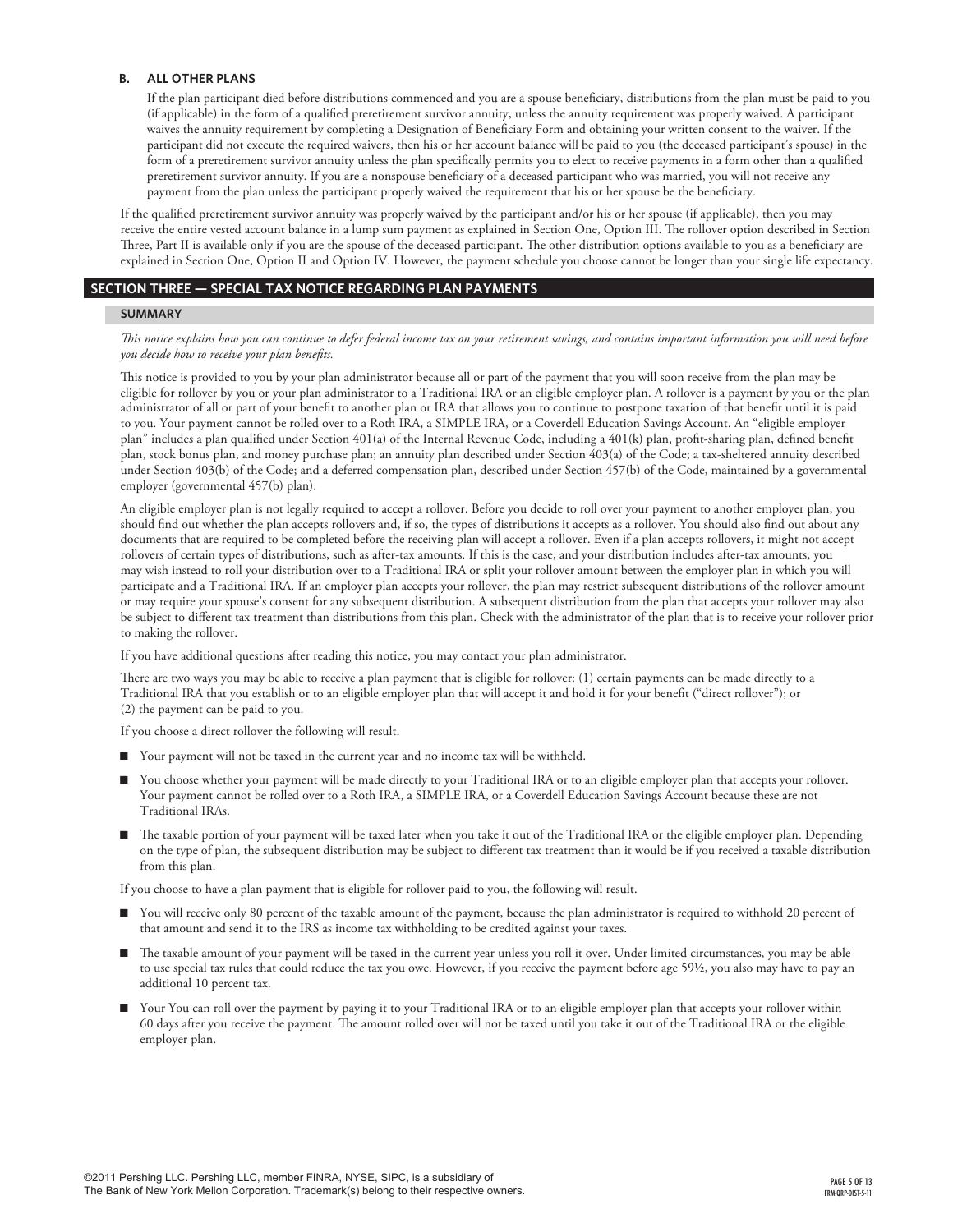n If you want to roll over 100 percent of the payment to a Traditional IRA or an eligible employer plan, you must find other money to replace the 20 percent of the taxable portion that was withheld. If you roll over only the 80 percent that you received, you will be taxed on the 20 percent that was withheld and that is not rolled over.

#### **more information**

#### **PART I — PAYMENTS THAT CAN AND CANNOT BE ROLLED OVER**

Payments from the plan may be "eligible rollover distributions." This means that they can be rolled over to a Traditional IRA or an eligible employer plan that accepts rollovers. Payments from a plan cannot be rolled over to a Roth IRA, a SIMPLE IRA, or a Coverdell Education Savings Account. Your plan administrator should be able to tell you what portion of your payment is an eligible rollover distribution.

## **A. AFTER-TAX CONTRIBUTIONS**

If you made after-tax contributions to the plan, these contributions may be rolled into either a Traditional IRA or to certain employer plans that accept rollovers of after-tax contributions. The following rules apply.

**1. Rollover into a Traditional IRA.** You can roll over your after-tax contributions to a Traditional IRA either directly or indirectly. Your plan administrator should be able to tell you how much of your payment is taxable and how much is after tax. If you roll over after-tax contributions to a Traditional IRA, it is your responsibility to keep track of, and report to the IRS on the

applicable forms, the amount of these after-tax contributions. This will enable the nontaxable amount of any future distributions from the Traditional IRA to be determined.

Once you roll over your after-tax contributions to a Traditional IRA, those amounts CANNOT later be rolled over to an employer plan.

- **2. Rollover into an Employer Plan.** You can roll over after-tax contributions from an eligible employer plan that is qualified under Section 401(a), 403(a), or 403(b) of the Code to another such plan using a direct rollover if the plan receiving the rollover provides separate accounting for such amounts, including separate accounting for the after-tax contributions and earnings on those contributions. You CANNOT roll over such after-tax contributions to a governmental 457(b) plan. If you want to roll over your after-tax contributions to an employer plan that accepts such rollovers, you cannot have the after-tax contributions paid to you first. You must instruct the plan administrator of this plan to make a direct rollover on your behalf. Also, you cannot first roll over after-tax contributions to a Traditional IRA and then roll over such contributions into an eligible employer plan.
- **B.** The following are types of payments that cannot be rolled over.

## **PAYMENTS SPREAD OVER LONG PERIODS**

You cannot roll over a payment if it is part of a series of equal (or almost equal) payments that are made at least once a year and that will last for:

- n your lifetime (or a period measured by your life expectancy), or
- n your lifetime and your beneficiary's lifetime (or a period measured by your joint life expectancies), or
- a period of ten years or more

## **REQUIRED MINIMUM PAYMENTS**

Beginning when you reach age 70½ or retire, whichever is later, a certain portion of your payment cannot be rolled over because it is a "required minimum payment" that must be paid to you. Special rules apply if you own more than five percent of your employer.

**REQUIRED MINIMUM DISTRIBUTION (RMD)—**Selecting this option will create scheduled instructions for your annual RMD amount. Federal income tax law generally requires that IRA owners commence RMDs beginning the year the IRA owner reaches the age of 70½ (Roth IRAs are excluded from this requirement):

**\*\*Note: Last Business Day of the Year Processing.** If your account has active scheduled RMD instructions, and the account's RMD obligation for the year has not been met by the last day of the year, a 'supplemental' distribution (up to the available cash in your account) will occur in order to meet the RMD amount. For this purpose, we will add all scheduled and one-time distributions taken during the year when determining if the RMD has been met. Any changes that affect your calculation-factor and/or the fair market value of the IRA for the previous year may affect the calculation of your RMD amount.

## **HARDSHIP DISTRIBUTIONS**

A hardship distribution cannot be rolled over.

## **ESOP DIVIDENDS**

Cash dividends paid to you on employer stock held in an employee stock ownership plan cannot be rolled over.

#### **CORRECTIVE DISTRIBUTIONS**

A distribution that is made to correct a failed nondiscrimination test or because legal limits on certain contributions were exceeded cannot be rolled over.

#### **LOANS TREATED AS DISTRIBUTIONS**

The amount of a plan loan that becomes a taxable-deemed distribution because of a default cannot be rolled over. However, a loan offset amount is eligible for rollover, as discussed in Part III below. Ask the plan administrator of this plan if distribution of your loan qualifies for rollover treatment.

The plan administrator of this plan should be able to tell you if your payment includes amounts that cannot be rolled over.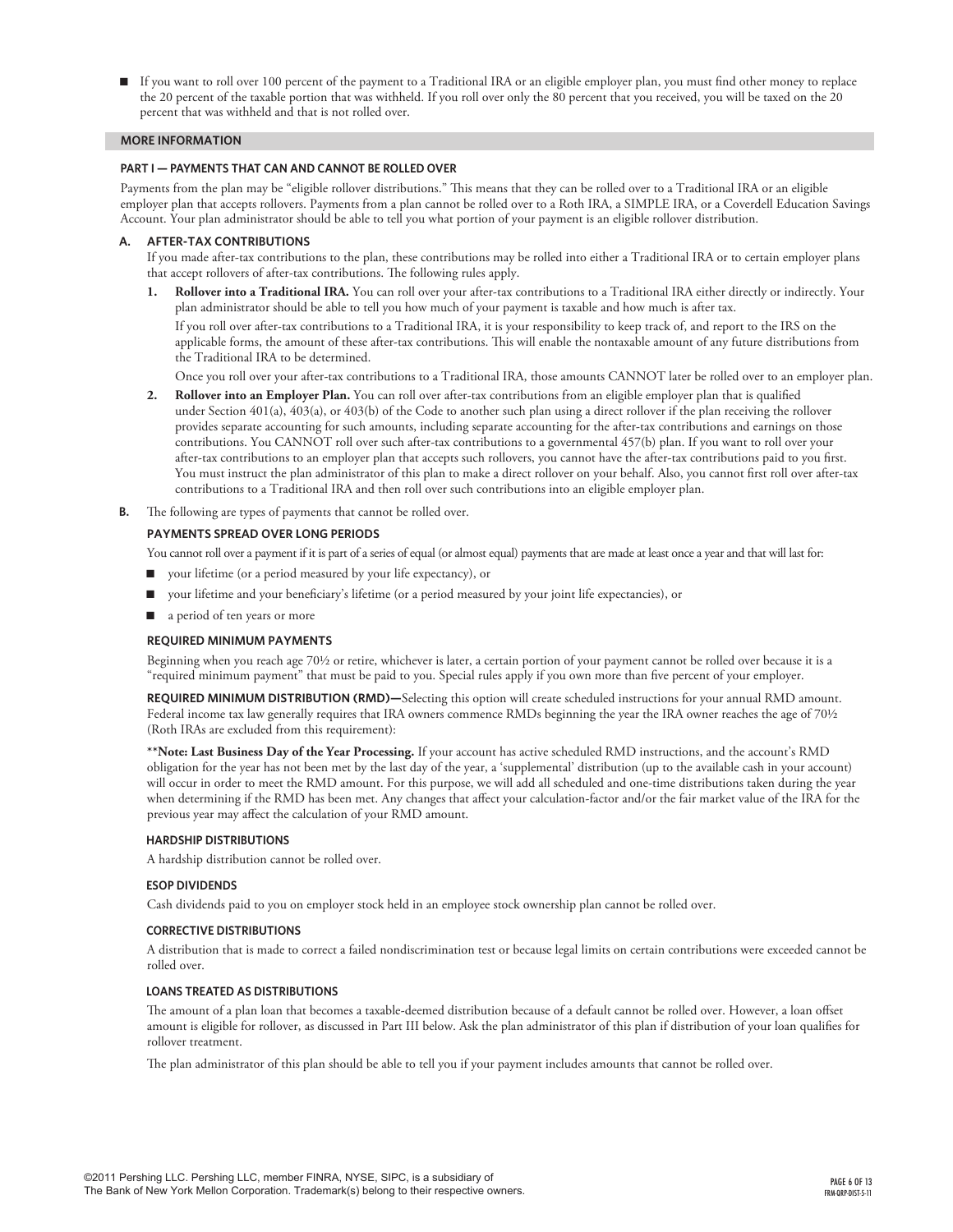## **PART II — DIRECT ROLLOVER**

A direct rollover is a direct payment of the amount of your plan benefits to a Traditional IRA or an eligible employer plan that will accept it. You can choose a direct rollover of all or any portion of your payment that is an eligible rollover distribution, as described in Section Three, Part I. You are not taxed on any taxable portion of your payment for which you choose a direct rollover until you later take it out of the Traditional IRA or eligible employer plan. In addition, no income tax withholding is required for any portion of your plan benefits for which you choose a direct rollover. This plan might not let you choose a direct rollover if your distributions for the year are less than \$200.

## **A. DIRECT ROLLOVER TO A TRADITIONAL IRA**

You can open a Traditional IRA to receive the direct rollover. If you choose to have your payment made directly to a Traditional IRA, contact your investment professional to find out how to have your payment made in a direct rollover to your Pershing Traditional IRA or SEP IRA. If you are unsure of how to invest your money, you can temporarily establish a Traditional IRA to receive the payment. However, in choosing a Traditional IRA, you may wish to make sure that the Traditional IRA you choose will allow you to move all or a part of your payment to another Traditional IRA at a later date, without penalties or other limitations. See IRS Publication 590, Individual Retirement Arrangements, for more information on Traditional IRAs (including limits on how often you can roll over between IRAs).

## **B. DIRECT ROLLOVER (CONVERSION) TO A ROTH IRA**

For distributions taken after December 31, 2007, you can open a Roth IRA to receive a conversion from your employer's plan if your modified adjusted gross income (MAGI) is not more than \$100,000 and you are not married filing a separate income tax return. The amount of the conversion from your employer plan to the Roth IRA will be treated as a distribution for income tax purposes and is includible in your gross income. Beginning in 2010, the \$100,000 MAGI limit and the married filing separate tax filing restriction will be eliminated for conversion eligibility. Although the conversion amount is generally included in income, the 10 percent early distribution penalty will not apply, regardless if you qualify for any exceptions to the 10 percent penalty. If you choose to have your payment made directly to a Roth IRA, contact your financial professional to find out how to have your payment made as a conversion to a Pershing Roth IRA.

## **C. DIRECT ROLLOVER OF A SERIES OF PAYMENTS**

If you are employed by a new employer that has an eligible employer plan, and you want a payment from your previous employer's plan directly rolled over to your new employer's plan, ask the plan administrator of that plan whether it will accept your rollover. An eligible employer plan is not legally required to accept a rollover. Even if your new employer's plan does not accept a rollover, you can choose a direct rollover to a Traditional IRA. If your new employer's plan accepts your rollover, the plan may provide restrictions on the circumstances under which you may later receive a distribution of the rollover amount or may require spousal consent to any subsequent distribution. Check with the plan administrator of the receiving plan before making your decision.

## **D. DIRECT ROLLOVER (CONVERSION) TO A ROTH IRA**

If you receive a payment that can be rolled over to a Traditional IRA or an eligible employer plan, and it is paid in a series of payments for less than ten years, your choice to make or not make a direct rollover of the first payment will apply to all later payments in the series until you change your election. You are free to change your election for any later payment in the series.

## **E. CHANGE IN TAX TREATMENT RESULTING FROM A DIRECT ROLLOVER FROM A QUALIFIED RETIREMENT PLAN**

The tax treatment of any payment from the eligible employer plan or Traditional IRA receiving your direct rollover might be different than if you received your benefit in a taxable distribution directly from a qualified retirement plan. For example, if you were born before January 1, 1936, you might be entitled to ten-year averaging or capital gain treatment, as explained below. However, if you have your benefit rolled over to a tax-sheltered annuity described under Section 403(b) of the Code, a deferred compensation plan described under Section 457(b) of the Code, or a Traditional IRA in a direct rollover, your benefit will no longer be eligible for that special treatment. See the sections below entitled "Additional 10 Percent Tax If You Are Under Age 59½" and "Special Tax Treatment If You Were Born Before January 1, 1936."

## **PART III — PAYMENT PAID TO YOU**

If your payment can be rolled over (see Section Three, Part I) and the payment is made to you in cash, it is subject to 20 percent federal income tax withholding on the taxable portion (state tax withholding may also apply). The payment is taxed in the year you receive it unless, within 60 days, you roll it over to a Traditional IRA or an eligible employer plan. If you do not roll it over, special tax rules may apply.

## **A. INCOME TAX WITHHOLDING**

## **1. Mandatory Withholding**

If any portion of your payment can be rolled over under Section Three, Part I, and you do not elect to make a direct rollover, the plan is required by law to withhold 20 percent of the taxable amount. This amount is sent to the IRS as income tax withholding. For example, if you can roll over a taxable payment of \$10,000, only \$8,000 will be paid to you because the plan must withhold \$2,000 as income tax. However, when you prepare your income tax return for the year, unless you make a rollover within 60 days (see "60-Day Rollover Option" below) you must report the full \$10,000 as a payment from the plan. You must report the \$2,000 as tax withheld, and it will be credited against any income tax you owe for the year. There will be no income tax withholding if your payments for the year are less than \$200.

## **2. Voluntary Withholding**

If any portion of your payment is taxable but cannot be rolled over under Section Three, Part I, the mandatory withholding rules described above do not apply. In this case, you may elect not to have withholding apply to that portion. If you do nothing, an amount will be taken out of this portion of your payment for federal income tax withholding. To elect out of withholding, ask the plan administrator for the election form and related information.

## **3. 60-Day Rollover Option**

If you receive a payment that can be rolled over under Section Three, Part I, you can still decide to roll over all or part of it to a Traditional IRA or an eligible employer plan. If you decide to roll over, you must contribute the amount of the payment you received to a Traditional IRA or eligible employer plan within 60 days after you receive the payment. The portion of your payment that is rolled over will not be taxed until you take it out of the Traditional IRA or the eligible employer plan.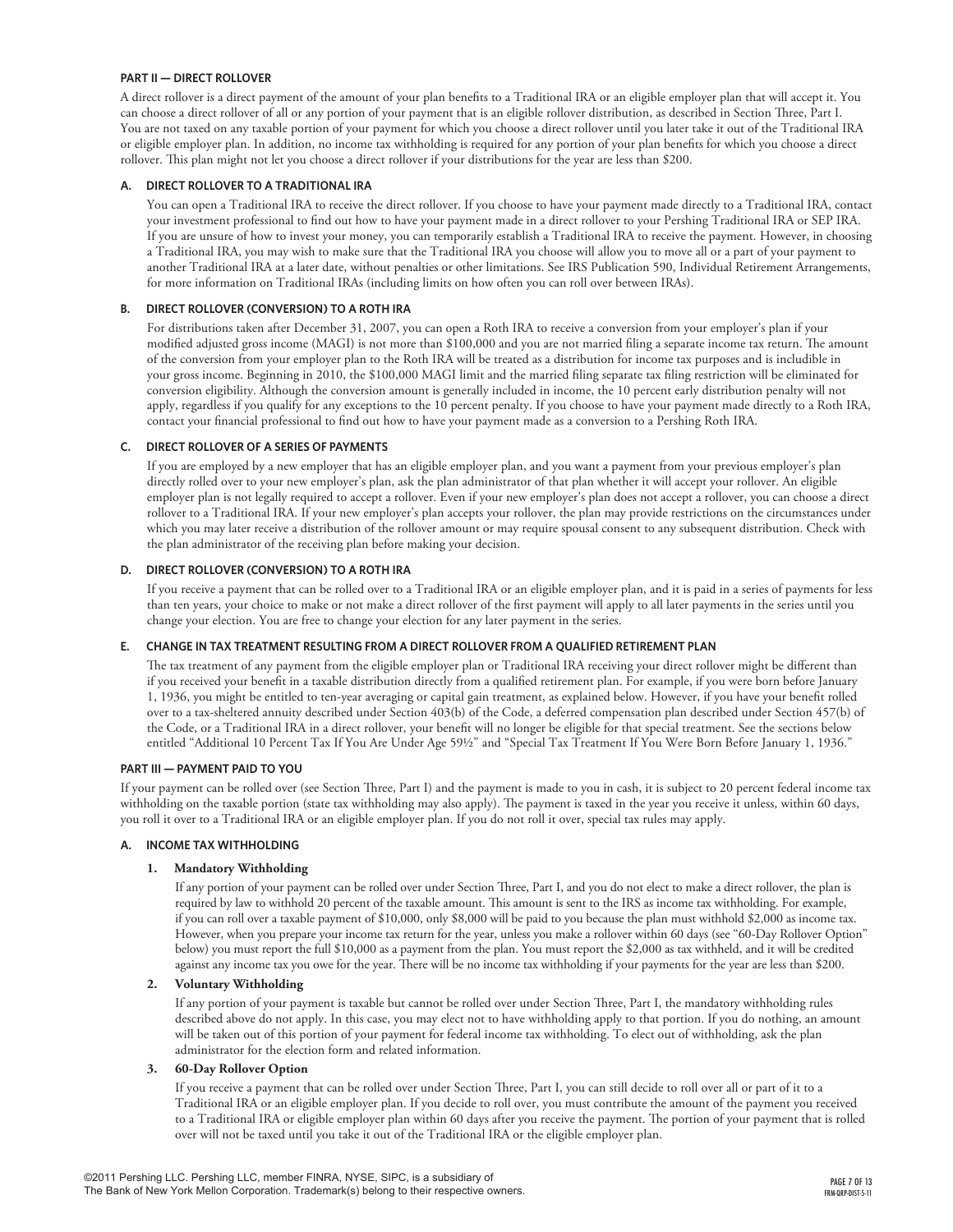## **4. Sixty-Day Conversion Option**

If you receive a payment after December 31, 2007, that can be rolled over under Part I above, you can still decide to convert all or part of it to a Roth IRA. If you choose to convert, *you must contribute the amount of the payment you received to a Roth IRA within 60 days after you receive the payment*. The portion of your payment that is converted will be taxed at the time of conversion, but not subject to the 10 percent early distribution penalty.

You can roll over up to 100 percent of your payment that can be rolled over under Section Three, Part I, including an amount equal to the 20 percent of the taxable portion that was withheld. If you choose to roll over 100 percent, you must find other money within the 60-day period to contribute to the Traditional IRA or the eligible employer plan, to replace the 20 percent that was withheld. On the other hand, if you roll over only the 80 percent of the taxable portion that you received, you will be taxed on the 20 percent that was withheld.

*Example:* The taxable portion of your payment that can be rolled over under Section Three, Part I is \$10,000, and you may choose to have it paid to you. You will receive \$8,000, and \$2,000 will be sent to the IRS as income tax withholding. Within 60 days after receiving the \$8,000, you may roll over the entire \$10,000 to a Traditional IRA or eligible employer plan. To do this, you roll over the \$8,000 you received from the plan, and you will have to find \$2,000 from other sources (your savings, a loan, etc.). In this case, the entire \$10,000 is not taxed until you take it out of the Traditional IRA or an eligible employer plan. If you roll over the entire \$10,000, when you file your income tax return you may get a refund of part or all of the \$2,000 withheld.

If, on the other hand, you roll over only \$8,000, the \$2,000 you did not roll over is taxed in the year it was withheld. When you file your income tax return you may get a refund of part of the \$2,000 withheld. (However, any refund is likely to be larger if you roll over the entire \$10,000.)

## **B. ADDITIONAL 10 PERCENT TAX IF YOU ARE UNDER AGE 59½**

If you receive a payment before you reach age 59½ and you do not roll it over, then, in addition to the regular income tax, you may have to pay an extra tax equal to 10 percent of the taxable portion of the payment. The additional 10 percent tax generally does not apply to (1) payments that are paid after you separate from service with your employer during or after the year you reach age 55, (2) payments that are paid because you retire due to disability, (3) payments that are paid as equal (or almost equal) payments over your life or life expectancy (or your and your beneficiary's lives or life expectancies), (4) dividends paid with respect to stock by an employee stock ownership plan (ESOP) as described in Section 404(k) of the Code, (5) payments that are paid directly to the government to satisfy a federal tax levy, (6) payments that are paid to an alternate payee under a qualified domestic relations order, (7) payments that do not exceed the amount of your deductible medical expenses, or (8) payments that are paid to you as a qualified military reservist. See IRS Form 5329 for more information on the additional 10 percent tax.

The additional 10 percent tax will not apply to distributions from a governmental 457(b) plan, except to the extent the distribution is attributable to an amount you rolled over to that plan (adjusted for investment returns) from another type of eligible employer plan or IRA. Any amount rolled over from a governmental 457(b) plan to another type of eligible employer plan or to a Traditional IRA will become subject to the additional 10 percent tax if it is distributed to you before you reach age 59½, unless one of the exceptions applies.

## **C. SPECIAL TAX TREATMENT IF YOU WERE BORN BEFORE JANUARY 1, 1936**

If you receive a payment that can be rolled over under Section Three, Part I and you do not roll it over to a Traditional IRA or an eligible employer plan, the payment will be taxed in the year you receive it. However, if the payment is from a qualified retirement plan and qualifies as a "lump sum distribution," it may be eligible for special tax treatment. (See also "Employer Stock or Securities" below.)

A lump sum distribution is a payment, within one year, of your entire balance under the plan (and certain other similar plans of the employer) that is payable to you after you have reached age 59½ or because you have separated from service with your employer (or, in the case of a selfemployed individual, after you have reached age 59½ or have become disabled). For a payment to be treated as a lump sum distribution, you must have been a participant in the plan for at least five years before the year in which you received the distribution. The special tax treatment for lump sum distributions that may be available to you is described below.

## **1. 10-Year Averaging**

If you receive a lump sum distribution and you were born before January 1, 1936, you can make a one-time election to figure the tax on the payment by using "10-year averaging" (using 1986 tax rates). 10-year averaging often reduces the tax you owe.

## **2. Capital Gain Treatment**

If you receive a lump sum distribution and you were born before January 1, 1936, and if you were a participant in the plan before 1974, you may elect to have the part of your payment that is attributable to your pre-1974 participation in the plan taxed as long-term capital gain at a rate of 20 percent.

There are other limits on the special tax treatment for lump sum distributions. For example, you can generally elect this special tax treatment only once in your lifetime, and the election applies to all lump sum distributions that you receive in that same year. You may not elect this special tax treatment if you rolled amounts into this plan from a 403(b) tax-sheltered annuity contract or from an IRA not originally attributable to a qualified employer plan. If you have previously rolled over a distribution from a governmental 457 plan (or certain other similar plans of the employer), you cannot use this special averaging treatment for later payments from this plan. If you roll over your payment to a Traditional IRA, a tax-sheltered annuity described under Section 403(b) of the Code, or a governmental 457(b) plan, you will not be able to use special tax treatment for later payments from that IRA, plan, or annuity. Also, if you roll over only a portion of your payment to a Traditional IRA, a tax-sheltered annuity, described under Section 403(b) of the Code, or a governmental 457(b) plan, this special tax treatment is not available for the rest of the payment. The special tax treatment rules described above are not available for lump sum distributions from 403(b) plans. See IRS Form 4972 for additional information on lump sum distributions and how you elect the special tax treatment.

## **D. EMPLOYER STOCK OR SECURITIES**

There is a special rule for a payment from the plan that includes employer stock (or other employer securities). To use this special rule, 1) the payment must qualify as a lump sum distribution, as described above, except that you do not need five years of plan participation, or 2) the employer stock included in the payment must be attributable to "after-tax" employee contributions, if any. Under this special rule, you may have the option of not paying tax on the "net unrealized appreciation" of the stock until you sell the stock. Net unrealized appreciation generally is the increase in the value of the employer stock while it was held by the plan. For example, if employer stock was contributed to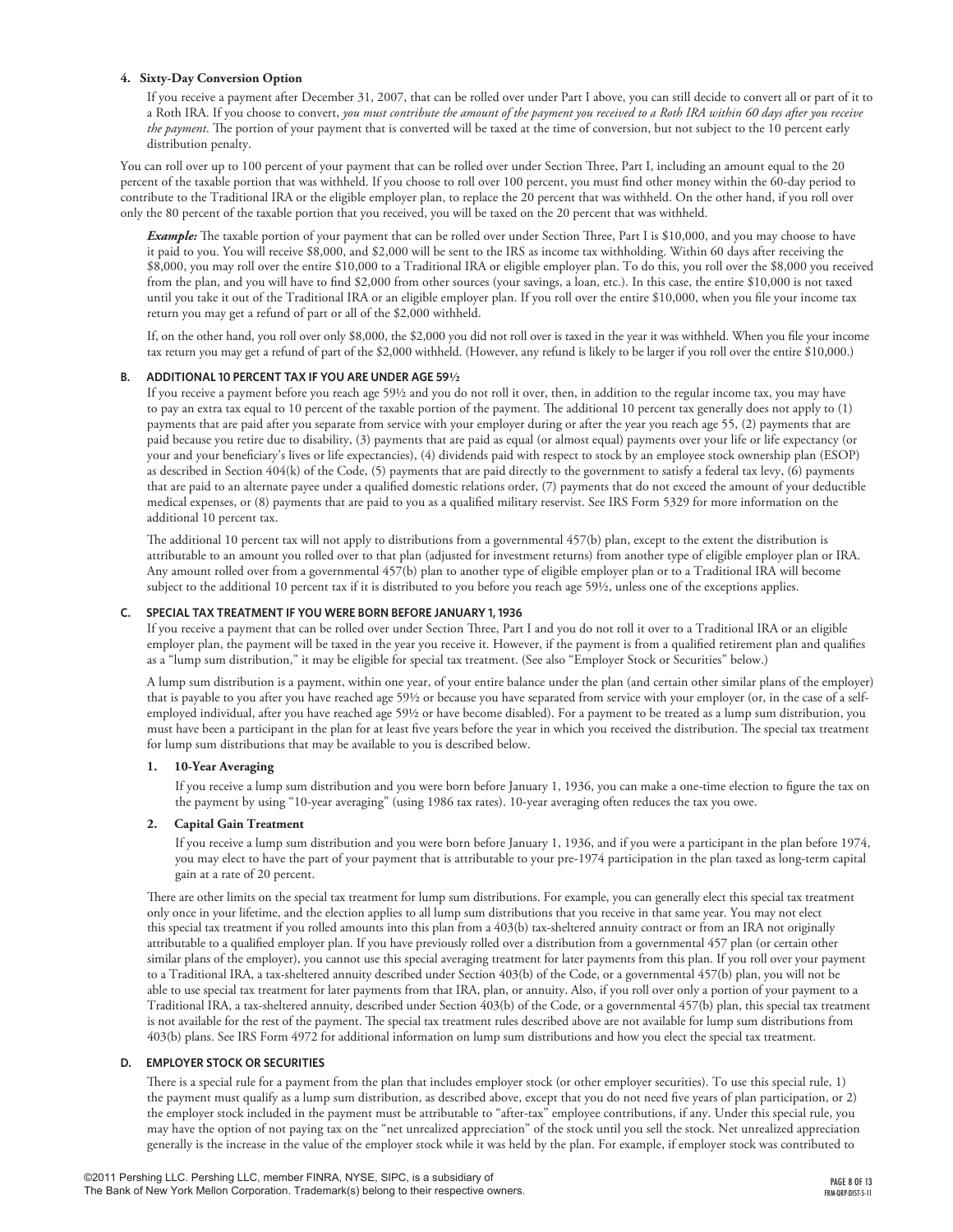your plan account when the stock was worth \$1,000 but the stock was worth \$1,200 when you received it, you would not have to pay tax on the \$200 increase in value until you later sold the stock.

You may instead elect not to have the special rule apply to the net unrealized appreciation. In this case, your net unrealized appreciation will be taxed in the year you receive the stock, unless you roll over the stock. The stock can be rolled over to a Traditional IRA or another eligible employer plan, either in a direct rollover or a rollover that you make yourself. Generally, you will no longer be able to use the special rule for net unrealized appreciation if you roll the stock over to a Traditional IRA or another eligible employer plan.

If you receive only employer stock in a payment that can be rolled over, no amount will be withheld from the payment. If you receive cash or property other than employer stock, as well as employer stock, in a payment that can be rolled over, the 20 percent withholding amount will be based on the entire taxable amount paid to you (including the employer stock determined by excluding the net unrealized appreciation). However, the amount withheld will be limited to the cash or property (excluding employer stock) paid to you.

If you receive employer stock in a payment that qualifies as a lump sum distribution, the special tax treatment for lump sum distributions described above (such as 10-year averaging) also may apply. See IRS Form 4972 for additional information on these rules.

## **E. DISTRIBUTIONS FROM GOVERNMENTAL RETIREMENT PLANS FOR HEALTH AND LONG-TERM CARE INSURANCE FOR PUBLIC SAFETY OFFICERS**

If your employer is a governmental entity and you are a public safety officer who, by reason of disability or attainment of normal retirement age has separated from service from your employer, you may take tax-free distributions of up to \$3,000 annually after December 31, 2006, to pay for qualified health insurance premiums. The health insurance premiums must be deducted from amounts distributed from the plan and paid directly to the insurer. Qualified health insurance premiums include premiums for accident or health insurance or qualified long-term care insurance contracts covering you, your spouse, or your dependents.

#### **F. REPAYMENT OF PLAN LOANS**

If your employment ends and you have an outstanding loan from the plan, your employer may reduce (or "offset") your balance in the plan by the amount of the loan you have not repaid. The amount of your loan offset is treated as a distribution to you at the time of the offset and will be taxed unless you roll over an amount equal to the amount of your loan offset to another qualified employer plan or a Traditional IRA within 60 days of the date of the offset. If the amount of your loan offset is the only amount you receive or are treated as having received, no amount will be withheld from it. If you receive other payments of cash or property from the plan, the 20 percent withholding amount will be based on the entire taxable amount paid to you, including the amount of the loan offset. The amount withheld will be limited to the amount of other cash or property paid to you (other than any employer securities). The amount of a defaulted plan loan that is a taxable deemed distribution cannot be rolled over.

#### **PART IV — SURVIVING SPOUSES, ALTERNATE PAYEES, AND OTHER BENEFICIARIES**

In general, the rules summarized above that apply to payments to employees also apply to payments to surviving spouses of employees and to spouses or former spouses who are "alternate payees." You are an alternate payee if your interest in the plan results from a "qualified domestic relations order," which is an order issued by a court, usually in connection with a divorce or legal separation.

If you are a surviving spouse or an alternate payee, you may choose to have a payment that can be rolled over, as described in Section Three, Part I, paid in a direct rollover to a Traditional IRA or to an eligible employer plan, or paid to you. If you have the payment paid to you, you can keep it or roll it over yourself to a Traditional IRA or to an eligible employer plan. Thus, you have the same choices as the employee.

If you are a beneficiary other than a surviving spouse or an alternate payee, you may choose to directly roll over the payment to an inherited Traditional IRA, or have the payment paid to you. If you have the payment paid to you, you cannot roll it over to an inherited IRA.

If you are a surviving spouse, an alternate payee, or another beneficiary, your payment is generally not subject to the additional 10 percent tax described in Section Three, Part III, even if you are younger than age 59½.

If you are a surviving spouse, an alternate payee, or another beneficiary of a qualified retirement plan, you may be able to use the special tax treatment for lump sum distributions and the special rule for payments that include employer stock, as described in Section Three, Part III. If you receive a payment because of the employee's death, you may be able to treat the payment as a lump sum distribution if the employee met the appropriate age requirements, whether or not the employee had five years of participation in the plan.

## **section FOUR — ROTH ELECTION DEFERRALS**

This section explains the distribution options available to you and your beneficiaries with respect to the portion of your plan that represents Roth elective deferrals and their earnings. In addition, this section will explain the tax implications of distributions and rollovers, and contains important information you will need before you decide how to receive the portion of your plan that represents Roth elective deferrals. Unless otherwise stated below, the provisions of Section Two and Section Three apply (e.g., income tax withholding).

## **PART I — PAYMENT OPTIONS**

You and/or your beneficiaries, plan permitting, have the same payment options as described in Section One and Section Two available to you with respect to your Roth elective deferrals. See your Summary Plan Description for additional details relating to distribution options. Note, however, that Roth elective deferrals and the earnings attributable to them may not be rolled over to a Traditional IRA. These types of assets may only be rolled over to a Roth IRA or a designated Roth account of another employer plan that accepts direct rollovers of these types of assets. A nonspouse beneficiary may directly roll over Roth elective deferrals and the earnings attributable to them to an inherited Roth IRA.

#### **PART II — TAXATION OF DISTRIBUTIONS**

Roth elective deferrals and their earnings are distributed free of tax to you if the distribution is considered a qualified distribution. A qualified distribution is a distribution that is made after you have satisfied a five-taxable-year period, and is

- $\blacksquare$  made after you have attained age 59½
- made to your beneficiaries after your death, or
- $\Box$  made to you after you become disabled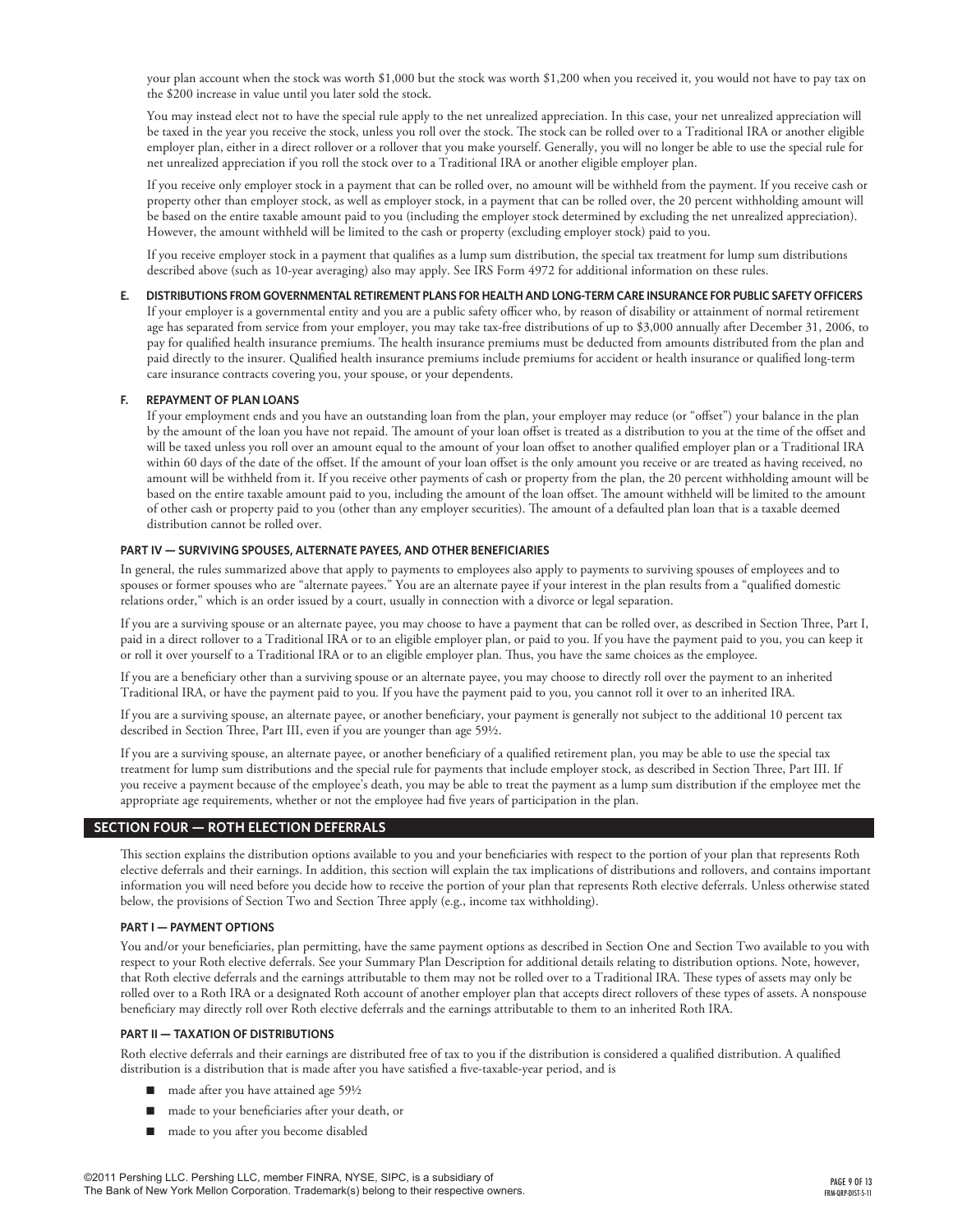The five-taxable-year period begins on the first day of the taxable year for which you first had designated Roth elective deferrals made to the plan and ends when five consecutive taxable years have passed. If a direct rollover is made from a designated Roth account under another plan, your five-taxable-year period begins on the first day of your taxable year for which you first had designated Roth contributions made to the other plan, if earlier. Your plan administrator is responsible for tracking the five-year period for the designated Roth contribution portion of your account.

If you or your beneficiaries take a distribution before satisfying the requirements for a qualified distribution, listed above, the distribution will be a nonqualified distribution and you must include the portion of the distribution attributable to earnings in your income. The portion attributable to the basis (amount contributed as deferrals) is excluded from your income.

All distributions from a designated Roth account, whether qualified or nonqualified, consist of a pro rata portion of Roth basis and earnings. The amount of the distribution attributable to basis is determined by applying to the distribution the ratio of the amount of deferrals as compared to the total value of the Roth elective deferrals and earnings. For example, if you have \$9,400 of basis and \$600 in earnings and you take a \$5,000 distribution, you will receive \$4,700 in basis and \$300 in earnings (\$9,400/\$10,000 x \$5,000 = return of basis). Your plan administrator is responsible for calculating the amount of the basis and earnings for each distribution and reporting them to you, upon your request.

## **PART III — ROLLOVER OPTIONS**

If you receive an eligible rollover distribution (as defined in Section Three) from your designated Roth contribution account, you have the option to roll it over to either a Roth IRA or another designated Roth account under an eligible plan.

## **A.** ROLLOVER TO ANOTHER DESIGNATED ROTH ACCOUNT

You, or your spouse beneficiary upon your death, may directly roll over a qualified or nonqualified distribution to a designated Roth account under another similar plan that is eligible and willing to receive the rollover. For example, if the distribution is from a designated Roth contribution account under a 401(k) plan, it may be directly rolled to a designated Roth contribution account under another 401(k) plan. If a nonqualified distribution is payable to you, the nontaxable portion may not be rolled to another designated Roth account. If a direct rollover is made from a designated Roth account under another plan, your five-taxable-year period in the receiving plan begins on the first day of your taxable year for which you first had designated Roth contributions made to the other plan, if earlier.

## **B. ROLLOVER TO A ROTH IRA**

You, or your spouse beneficiary upon your death, may roll over a qualified or nonqualified distribution to a Roth IRA. This rollover \may be done directly from the plan to the Roth IRA, or you may roll it over within 60 days of receiving the distribution from the plan.

Upon completion of the rollover to a Roth IRA, these amounts are subject to the Roth IRA rules. The period that the rolled-over funds were in the designated Roth account does not count towards the five-taxable-year period for determining qualified distributions from a Roth IRA. Once you have satisfied the requirements for a qualified distribution from a Roth IRA, the distribution from the Roth IRA will be free of tax. A nonspouse beneficiary may directly roll over Roth elective deferrals and the earnings attributable to them to an inherited Roth IRA. The Roth IRA must be maintained as an inherited Roth IRA, subject to the beneficiary distribution requirements (i.e., you may not roll these assets to your own Roth IRA.)

## **section FIVE — PARTICIPANT'S ACKNOWLEDGEMENT**

By signing this form, I acknowledge that I have read and understood the Qualified Retirement Plan and 403(b)(7) Custodial Account Distribution Plan Disclosure and Pershing is not responsible for determining the appropriateness of the distribution and withholding election. Also, my federal, state, and nonresident alien income tax withholding election is applicable to any subsequent scheduled distributions, until I revoke the election under the procedure established by the Custodian.

## **POWER OF ATTORNEY (Please read carefully)**

If you are signing this form as an active Attorney-In-Fact for the account owner, you are hereby attesting that the Power of Attorney is in full force and effect. In addition, you are attesting that you have no knowledge of any act pursuant to said Power of Attorney or have received actual notice of the revocation or termination of said Power of Attorney by death, disability, or otherwise, or notice of any facts indicating same. That you agree that you will notify the introducing financial institution of the principal's death, of any termination or revocation of the Power of Attorney, and/ or modification of the Power of Attorney; you also agree that, if the Power of Attorney is not durable, then you will notify the introducing financial institution of any incapacity of the principal that would render the Power of Attorney void.

## **HOW TO OBTAIN ADDITIONAL information**

This notice summarizes only the federal (not state or local) tax rules that might apply to your payment. The rules described above are complex and contain many conditions and exceptions that are not included in this notice. Therefore, you may want to consult with the plan administrator or a professional tax advisor before you take a payment of your benefits from the plan. Also, you can find more specific information on the tax treatment of payments from qualified employer plans in IRS Publication 575, Pension and Annuity Income, and IRS Publication 590, Individual Retirement Arrangements. These publications are available from your local IRS office, on the IRS's Internet web site at www.irs.gov, or by calling 1-800-TAX-FORM.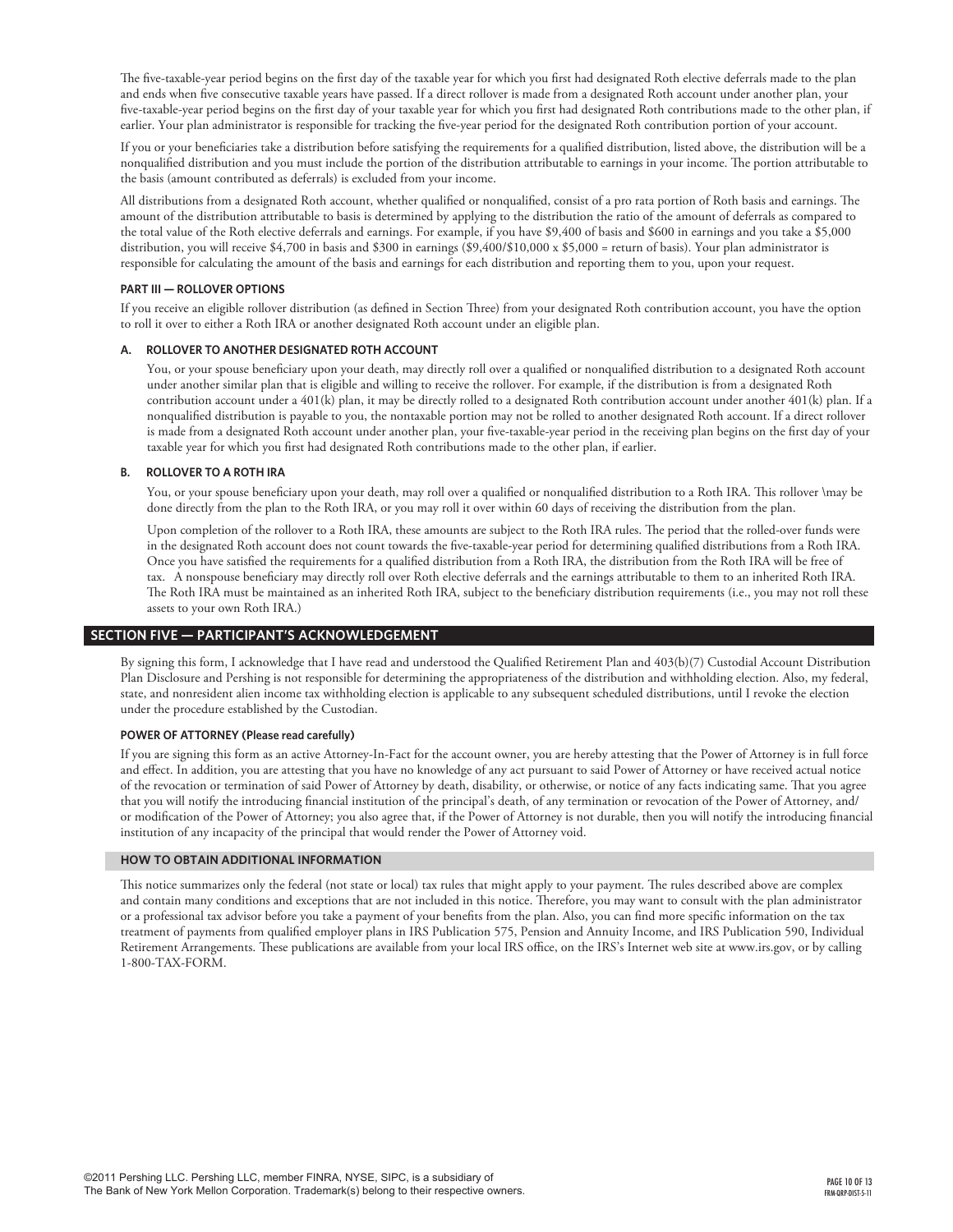# Qualified RETIREMENT PLAN AND 403(b)(7) DISTRIBUTION REQUEST FO

## **Use of this form will result in a distribution reportable to the Internal Revenue Service (IRS).**

| SELECT ONE: $\Box$ 401(k) PLAN<br>$\Box$ 403(b)(7) CUSTODIAL ACCOUNT<br>$\Box$ PROFIT-SHARING PLAN<br>$\Box$ MONEY PURCHASE PENSION PLAN<br>$\Box$ TARGET BENEFIT PLAN                                                                                                                                                                                                                                                                                                                                                                                                                                                                         | OPTION for 401(k) or 403(b)(7) CUSTODIAL ACCOUNT:<br><b>Q DESIGNATED ROTH ACCOUNT</b>                                                                                                                                                                                                                                                                                                                                                                                                                                                                                                     |
|------------------------------------------------------------------------------------------------------------------------------------------------------------------------------------------------------------------------------------------------------------------------------------------------------------------------------------------------------------------------------------------------------------------------------------------------------------------------------------------------------------------------------------------------------------------------------------------------------------------------------------------------|-------------------------------------------------------------------------------------------------------------------------------------------------------------------------------------------------------------------------------------------------------------------------------------------------------------------------------------------------------------------------------------------------------------------------------------------------------------------------------------------------------------------------------------------------------------------------------------------|
| PARTICIPANT INFORMATION                                                                                                                                                                                                                                                                                                                                                                                                                                                                                                                                                                                                                        | Note: To Facilitate tax reporting, this form should be used only for qualified retirement plan distributions for participants with established<br>brokerage accounts. For plans without participant brokerage accounts, distributions are normally paid to the plan for further distribution<br>and tax reporting. If desired, plan trustees may establish participant brokerage accounts to accommodate distributions for participants and<br>tax reporting by the custodian. An account termination fee will be charged. See your investment professional or financial organization for |
| instructions on how to establish participant brokerage accounts and related fees.<br><b>NAME:</b><br><b>DATE OF BIRTH:</b>                                                                                                                                                                                                                                                                                                                                                                                                                                                                                                                     | <b>ACCOUNT NUMBER:</b><br><b>STATE OF RESIDENCE:</b><br>(For state tax purposes)                                                                                                                                                                                                                                                                                                                                                                                                                                                                                                          |
| TYPE OF DISTRIBUTION (Select option(s). As permitted in the Adoption Agreement)<br>Ш.<br>$\Box$ ATTAINMENT OF NORMAL RETIREMENT AGE (As defined by the plan)<br>$\Box$ IN-SERVICE WITHDRAWAL (Available only if provided by employer<br>in Adoption Agreement)<br>$\Box$ 72(t) (Substantially equal periodic payment available only if you are<br>separated from service)<br>$\Box$ TERMINATION OF EMPLOYMENT/SEVERANCE FROM EMPLOYMENT<br>(If you meet the age 55 exception, you will need to claim the exemption<br>from the early distribution penalty on your tax return)<br>$\Box$ THIS IS A PLAN TERMINATION. THE PLAN WILL TERMINATE ON | $\Box$ DEATH OF PARTICIPANT (Copy of death certificate must be attached)<br>$\Box$ HARDSHIP (Not available for money purchase pension plans and<br>target benefit plans)<br>$\Box$ PERMANENT DISABILITY (Within the meaning of the Plan Document)<br>$\Box$ RETURN OF EXCESS CONTRIBUTION FOR TAX YEAR<br>(Refer to plan document for amounts that can be corrected as<br>"return of excess contributions")<br>SPECIFY EXCESS AMOUNT, MONTH, DAY, AND YEAR<br>CONTRIBUTION WAS MADE: \$ ________________ Date: ____________                                                               |
| <b>NOTE:</b> A distribution of plan assets and closing a plan account does not<br>necessarily terminate a plan. All participants must be notified and given<br>payout options. The plan must be kept in compliance until all assets are<br>distributed to participants. Termination should be indicated on Form<br>5500. Form 5310 may be filed, to obtain an IRS determination letter.<br>Plan trustees should seek legal and tax counsel on these procedures.                                                                                                                                                                                | EARNINGS ACCRUED ON EXCESS CONTRIBUTION \$<br>$\Box$ DESIGNATED ROTH ACCOUNT NON-QUALIFIED DISTRIBUTION<br>(5-year holding period has not been met) $-$<br>Specify basis amount __________________ and earnings _<br>included in the gross distribution amount.<br>(Note: Earnings are taxable upon distribution and are subject to IRS<br>income tax withholding requirements.)                                                                                                                                                                                                          |
| III.<br>DIRECT ROLLOVER OR DIRECT ROLLOVER (CONVERSION) TO A ROTH IRA<br>(include account registration)                                                                                                                                                                                                                                                                                                                                                                                                                                                                                                                                        | $\square$ PLEASE DISTRIBUTE AS A DIRECT ROLLOVER FOR MY BENEFIT TO THE FOLLOWING QUALIFIED PLAN OR IRA CUSTODIAN:<br>(Acceptance letter and delivery instructions from above plan sponsor or IRA custodian must accompany this distribution request.<br>We are unable to process your request without the acceptance letter.)                                                                                                                                                                                                                                                             |
|                                                                                                                                                                                                                                                                                                                                                                                                                                                                                                                                                                                                                                                | $\square$ PLEASE ROLLOVER THE DISTRIBUTION TO THE FOLLOWING PERSHING RETIREMENT ACCOUNT:                                                                                                                                                                                                                                                                                                                                                                                                                                                                                                  |



**NOTE:** By signing this form you acknowledge that you are aware of the rollover rules and irrevocably designate this distribution as a rollover distribution.

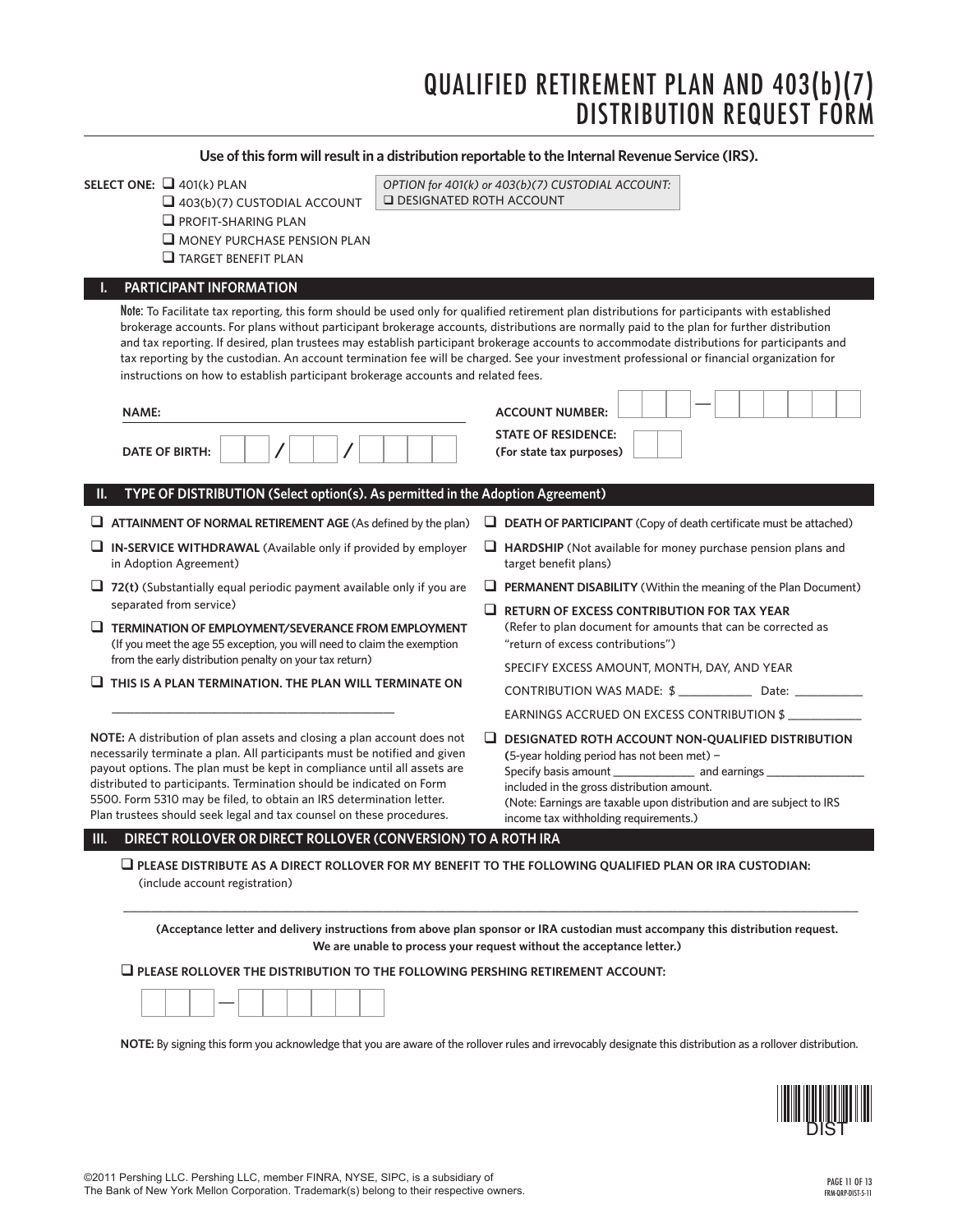## **IV. DISTRIBUTION METHOD**

|    | <b>Q PERIODIC DISTRIBUTION INSTRUCTIONS</b>                                                                                                                                                                                                                                                                                         |                                                                                                   |                                                                                                                                                                                                                                                                                                                                                                                                                                                                                                                                                                                                                                                                                                                                                                                                                                                                                                                                                                                                            |  |  |
|----|-------------------------------------------------------------------------------------------------------------------------------------------------------------------------------------------------------------------------------------------------------------------------------------------------------------------------------------|---------------------------------------------------------------------------------------------------|------------------------------------------------------------------------------------------------------------------------------------------------------------------------------------------------------------------------------------------------------------------------------------------------------------------------------------------------------------------------------------------------------------------------------------------------------------------------------------------------------------------------------------------------------------------------------------------------------------------------------------------------------------------------------------------------------------------------------------------------------------------------------------------------------------------------------------------------------------------------------------------------------------------------------------------------------------------------------------------------------------|--|--|
|    | TYPE: (Select one)                                                                                                                                                                                                                                                                                                                  | $\Box$ NEW REQUEST $\Box$ CHANGE OF INSTRUCTION (Will replace existing instruction)               |                                                                                                                                                                                                                                                                                                                                                                                                                                                                                                                                                                                                                                                                                                                                                                                                                                                                                                                                                                                                            |  |  |
|    | <b>AMOUNT:</b> (Select one)                                                                                                                                                                                                                                                                                                         | $\Box$ PAYMENT IN THE AMOUNT OF \$                                                                |                                                                                                                                                                                                                                                                                                                                                                                                                                                                                                                                                                                                                                                                                                                                                                                                                                                                                                                                                                                                            |  |  |
|    |                                                                                                                                                                                                                                                                                                                                     | $\Box$ INCOME (Dividends and capital gains) AND INTEREST                                          |                                                                                                                                                                                                                                                                                                                                                                                                                                                                                                                                                                                                                                                                                                                                                                                                                                                                                                                                                                                                            |  |  |
|    |                                                                                                                                                                                                                                                                                                                                     | REQUIRED MINIMUM DISTRIBUTION (Scheduled RMD) **NOTE**By checking this box, you agree to a        |                                                                                                                                                                                                                                                                                                                                                                                                                                                                                                                                                                                                                                                                                                                                                                                                                                                                                                                                                                                                            |  |  |
|    |                                                                                                                                                                                                                                                                                                                                     |                                                                                                   | "supplemental" distribution (up to the available cash in your account) to meet the RMD amount if the account's<br>RMD obligations for the year has not been met by the last day of the year. For this purpose, we will add all<br>scheduled and one-time distributions taken during the year when determining if the RMD has been met.                                                                                                                                                                                                                                                                                                                                                                                                                                                                                                                                                                                                                                                                     |  |  |
|    |                                                                                                                                                                                                                                                                                                                                     | FREQUENCY: (Select one) WONTHLY WOUARTERLY WISEMI-ANNUALLY                                        |                                                                                                                                                                                                                                                                                                                                                                                                                                                                                                                                                                                                                                                                                                                                                                                                                                                                                                                                                                                                            |  |  |
|    |                                                                                                                                                                                                                                                                                                                                     | ANNUALLY (Month/Day/Year)                                                                         |                                                                                                                                                                                                                                                                                                                                                                                                                                                                                                                                                                                                                                                                                                                                                                                                                                                                                                                                                                                                            |  |  |
|    |                                                                                                                                                                                                                                                                                                                                     |                                                                                                   | If no date is indicated, the first day of the next month will be selected. If the day selected falls on a nonbusiness day, your distribution will be<br>paid on the first business day thereafter, if sufficient cash is available. Select a tax withholding election in Section VI.                                                                                                                                                                                                                                                                                                                                                                                                                                                                                                                                                                                                                                                                                                                       |  |  |
|    |                                                                                                                                                                                                                                                                                                                                     | $\Box$ ONE-TIME OR TOTAL DISTRIBUTION (Select one)                                                |                                                                                                                                                                                                                                                                                                                                                                                                                                                                                                                                                                                                                                                                                                                                                                                                                                                                                                                                                                                                            |  |  |
|    | $\square$ ONE-TIME DISTRIBUTION                                                                                                                                                                                                                                                                                                     |                                                                                                   | $\Box$ TOTAL DISTRIBUTION (Select one—account will be closed)                                                                                                                                                                                                                                                                                                                                                                                                                                                                                                                                                                                                                                                                                                                                                                                                                                                                                                                                              |  |  |
|    |                                                                                                                                                                                                                                                                                                                                     | $\Box$ Payment in the amount of \$                                                                | $\Box$ Distribute entire account in cash (Please arrange to have your                                                                                                                                                                                                                                                                                                                                                                                                                                                                                                                                                                                                                                                                                                                                                                                                                                                                                                                                      |  |  |
|    | $\Box$ In-kind distribution of securities                                                                                                                                                                                                                                                                                           |                                                                                                   | investment professional liquidate all assets)                                                                                                                                                                                                                                                                                                                                                                                                                                                                                                                                                                                                                                                                                                                                                                                                                                                                                                                                                              |  |  |
|    | (Indicate description and quantity)                                                                                                                                                                                                                                                                                                 |                                                                                                   | $\Box$ Register and deliver securities and cash                                                                                                                                                                                                                                                                                                                                                                                                                                                                                                                                                                                                                                                                                                                                                                                                                                                                                                                                                            |  |  |
|    | <b>DESCRIPTION</b>                                                                                                                                                                                                                                                                                                                  | <b>QUANTITY</b>                                                                                   | $\Box$ Fees enclosed or charge<br>to the following                                                                                                                                                                                                                                                                                                                                                                                                                                                                                                                                                                                                                                                                                                                                                                                                                                                                                                                                                         |  |  |
|    |                                                                                                                                                                                                                                                                                                                                     |                                                                                                   | Pershing account:                                                                                                                                                                                                                                                                                                                                                                                                                                                                                                                                                                                                                                                                                                                                                                                                                                                                                                                                                                                          |  |  |
|    |                                                                                                                                                                                                                                                                                                                                     |                                                                                                   | *NOTE: Indicate delivery method in Section IX.                                                                                                                                                                                                                                                                                                                                                                                                                                                                                                                                                                                                                                                                                                                                                                                                                                                                                                                                                             |  |  |
|    |                                                                                                                                                                                                                                                                                                                                     | FEDERAL AND STATE WITHHOLDING ELECTION (Form W-4P/OMB #1545-0415)                                 |                                                                                                                                                                                                                                                                                                                                                                                                                                                                                                                                                                                                                                                                                                                                                                                                                                                                                                                                                                                                            |  |  |
| А. | apply if a percentage or dollar amount is not specified.<br>distributions. (Must be at least 20%).                                                                                                                                                                                                                                  | $\Box$ Withhold federal income tax from the gross distribution amount at the rate of 20%.         | FEDERAL INCOME TAX WITHHOLDING (Select one): If an election is not made below, we will withhold 20 percent of the gross distribution amount.<br>A minimum of 20 percent must be withheld if a specific percentage or dollar amount is provided. For states with voluntary withholding, no withholding will<br>$\Box$ Do NOT withhold federal income tax from the gross distribution amount (Not applicable to distributions subject to mandatory withholding).<br>$\Box$ Withhold ______ % of federal income tax from the gross distribution amount. Dollar amounts selection only available for pay principal<br>U Withhold \$                                                                                                                                                                                                                                                                                                                                                                            |  |  |
|    |                                                                                                                                                                                                                                                                                                                                     | ** State income tax withholding may be required when you elect federal income tax withholding.    |                                                                                                                                                                                                                                                                                                                                                                                                                                                                                                                                                                                                                                                                                                                                                                                                                                                                                                                                                                                                            |  |  |
| в. |                                                                                                                                                                                                                                                                                                                                     |                                                                                                   | <b>STATE INCOME TAX WITHHOLDING</b> (Select one): If an election is not made, we will withhold from your distribution according to your state of<br>residence requirement. The minimum state of residence requirement must be withheld if a specific percentage or dollar amount is provided.                                                                                                                                                                                                                                                                                                                                                                                                                                                                                                                                                                                                                                                                                                              |  |  |
|    | $\Box$ Withhold ______ % of state income tax.                                                                                                                                                                                                                                                                                       | $\square$ Do NOT withhold state income tax from the distribution. (Not applicable to all states.) | $\Box$ Withhold state income tax from the distribution according to the requirements as outlined in Pershing's IRA Tax Withholding Instructions.                                                                                                                                                                                                                                                                                                                                                                                                                                                                                                                                                                                                                                                                                                                                                                                                                                                           |  |  |
| C. | NONRESIDENT ALIEN TAX WITHHOLDING (Select one): If you are a Nonresident alien, mandatory withholding may apply. A minimum of 30% NRA<br>tax will be withheld unless you have submitted a W-8BEN form claiming a reduced treaty rate. You may elect a higher rate of withholding below. Please see<br>form instructions for details |                                                                                                   |                                                                                                                                                                                                                                                                                                                                                                                                                                                                                                                                                                                                                                                                                                                                                                                                                                                                                                                                                                                                            |  |  |
|    | $\Box$ Withhold _______ % or \$ _______________ of NRA taxes.                                                                                                                                                                                                                                                                       | $\Box$ Withhold nonresident alien tax from the gross distribution amount at the rate of 30%.      | $\Box$ Do NOT withhold nonresident alien tax from the distribution. (I have submitted a W-8BEN claiming a zero treaty rate.)                                                                                                                                                                                                                                                                                                                                                                                                                                                                                                                                                                                                                                                                                                                                                                                                                                                                               |  |  |
|    |                                                                                                                                                                                                                                                                                                                                     |                                                                                                   | *For distribution of assets other than cash, tax withholding can only be a % and not a dollar amount.                                                                                                                                                                                                                                                                                                                                                                                                                                                                                                                                                                                                                                                                                                                                                                                                                                                                                                      |  |  |
|    |                                                                                                                                                                                                                                                                                                                                     |                                                                                                   | If no withholding election is made regarding federal income tax, the custodian is required to withhold federal and appropriate state income<br>tax. Penalties may be incurred under the estimated tax payment rule if your withholding and/or estimated tax payments are not sufficient. In<br>compliance with the "Unemployment Compensation Amendments of 1992," if you do not elect a direct rollover (see More Information Section<br>Three Part III of the disclosures pertaining to this form), the custodian is required to withhold 20%federal income tax (and corresponding<br>state income tax) from all distributions that are eligible retirement plan. Rates are subject to change without notice. For distribution of assets<br>other than cash, tax withholding instructions can only be given as a % and not as dollar amount. If you are a Nonresident alien or a U.S. person<br>taking a distribution abroad, mandatory withholding may apply. Please see form instructions for details. |  |  |

## **VI. SAFE HARBOR PROVISION**

The Safe Harbor Provision:  $\Box$  HAS BEEN ELECTED IN THE ADOPTION AGREEMENT  $\Box$  HAS **NOT** BEEN ELECTED IN THE ADOPTION AGREEMENT